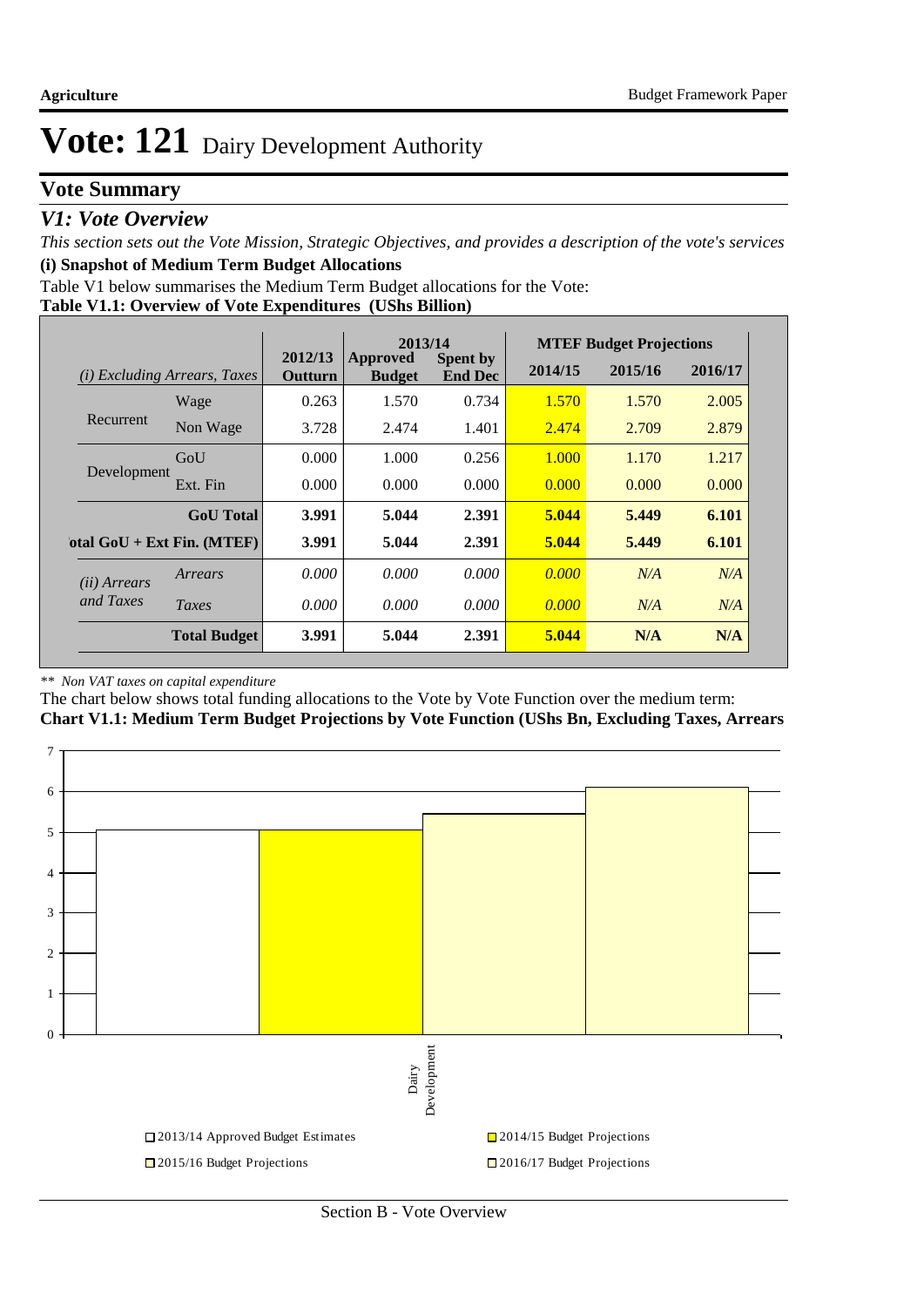#### **Vote Summary**

#### **(ii) Vote Mission Statement**

The Vote's Mission Statement is:

*To provide sustainable dairy development and regulatory services for increased production, processing, marketing, consumption of milk and dairy products.*

#### **(iii) Vote Outputs which Contribute to Priority Sector Outcomes**

The table below sets out the vote functions and outputs delivered by the vote which the sector considers as contributing most to priority sector outcomes.

#### **Table V1.2: Sector Outcomes, Vote Functions and Key Outputs**

#### *V2: Past Vote Performance and Medium Term Plans*

*This section describes past and future vote performance, in terms of key vote outputs and plans to address sector policy implementation issues.* 

#### **(i) Past and Future Planned Vote Outputs**

*2012/13 Performance*

In order to reduce post-harvest losses at farms; the authority procured 200 pails, 10 milking machines and 500 cans. One cooler was procured and installed in Kasagama, Lyantonde district. 1 generator to be installed in Busia was repaired.1 cooler was repaired in Kateirwe in Kyegegwa District and a generator's repair was ongoing in COWADISA.

Improving rural marketing infrastructure; the rehabilitation of Serere and Kaberamaido milk collection centres was in its final stages and 2 A.I kits for the MCCs were procured

Under increasing use of high quality feeds at farms; 361 farmers in Ngora, Bududa, Mukono, Sembabule, Kamuli, Jinja, Gomba, Gulu, Apac were trained in animal feeding and feeding technologies/ Management, business skills, record keeping; Group specific needs assessment for Kijujubwa, Lira, Masindi, Acet, Anaka, Koch and Gulu co-operatives were generated. 109 Dairy farmers in Kayunga, Mubende and Lyantonde districts were trained in hygienic milk production and handling, management of business oriented cooperative societies, records keeping and management. Silage making and dairy meal formulation were demonstrated to 177 dairy farmers in Ngora, Gulu, Bududa, Apac and Gulu. 01 draft feeds manual was developed ready for printing.

Support an increase in volume of milk produced in regions; a meeting with farmers in Bukomansimbi and COWADISA in Mubende to support farmers associations and cooperative development was held.

Under increasing milk consumption and exports; 34 schools (24 in Central, 7 in the East and 3 in the West) received school milk promotional materials and 16 Primary Schools in Central Uganda under the 'New school milk programme' participated in the promotion of milk consumption; An advert about the 'benefits of milk' run in the Namagunga P/S platinum magazine; 12 exclusive and 10 adverts promoting milk consumption were aired on WBS and NTV respectively;

To increase the Authority's visibility and publicity; DDA reached out to 376 people through workshops and meetings organized by the regional office. They included; the sensitization of partners at District Local Governments, District Production team and Subject matter specialists (SMS) on DDA activities as stipulated in the National Dairy Strategy (NDS) and the joint official formation & inauguration of District Adaptive Research Support Teams (DARST); and lastly the inauguration of Multi-stakeholder Innovative platforms (MSIP) on Dairy Enterprise by NAADS under ATAAS. Six (6) meetings were organised and 1 workshop attended to exchange the dairy sector information in Mukono, Makerere University and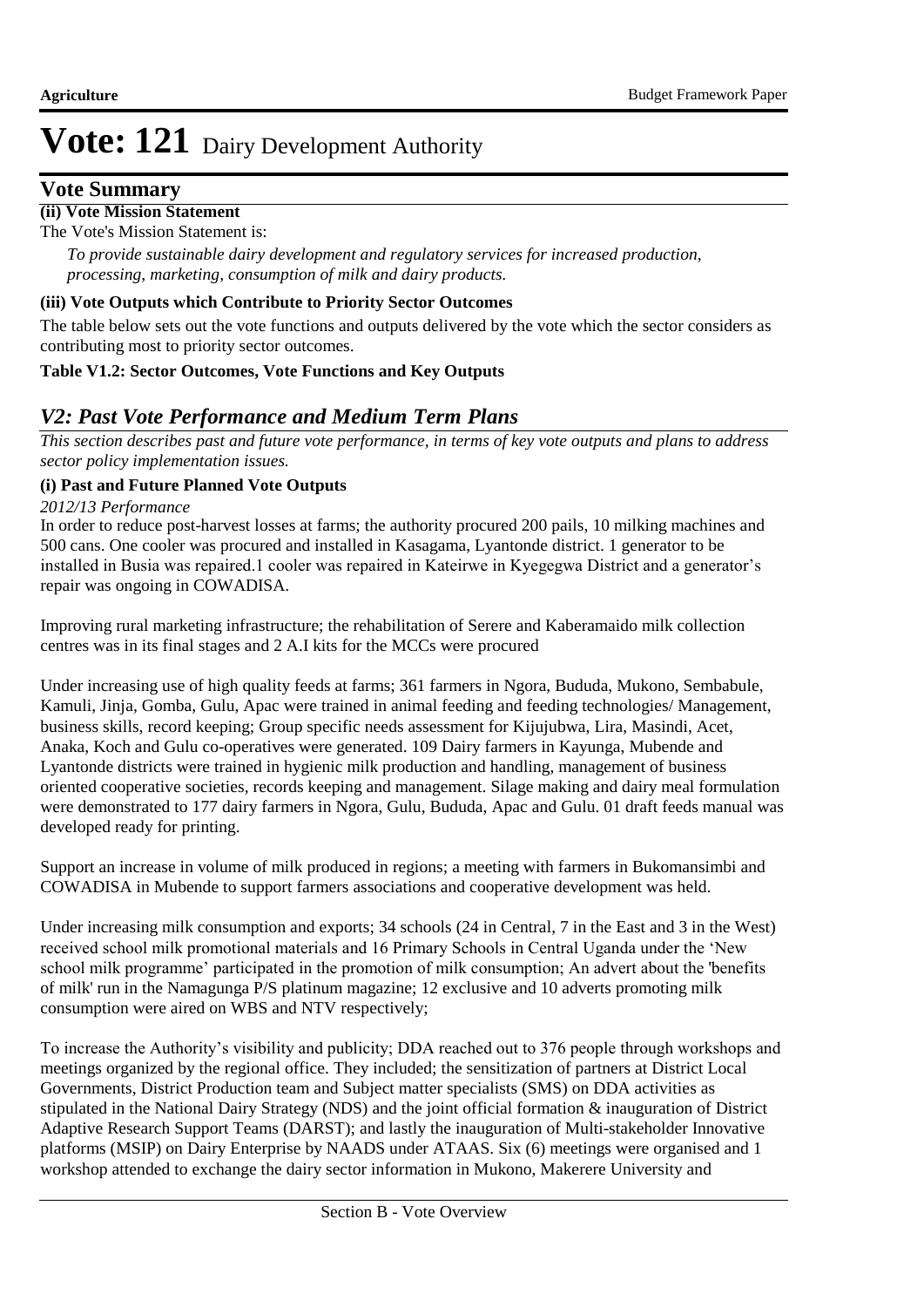#### **Vote Summary**

Bugolobi. DDA participated in the Uganda Manufacturers' Association (UMA) Western Regional Trade Fair where 55 guests were sensitized about DDA activities. DDA website was functional and regularly updated with current milk prices.

Data on prices, incomes, production, cattle population, investment opportunites was collected in 24 districts; Buliisa, Kibaale, Kiryandongo, Hoima, Masindi, Bundibugyo, Kabarole, Kamwenge, Kasese, Kyegegwa, Kyenjojo and Ntoroko Lyantonde, Lwengo, Masaka, Apac, Kitgum,Gulu, Nwoya, Lira, Hoima, Rakai, Kalungu, Bukomansibi districts.

Celebrations of the "June dairy month" were to promote corporate responsibility and increase milk consumption. The commemoration events were covered on radios and Newspapers. DDA made charity visits to TASO Rukungiri Centre, Immaculate Heart High School, Mbarara Regional Referral Hospital's pediatric ward, Kiryandondo and Gulu hospitals and later crowned it all in Soroti Municipality with a procession and visiting of 5 primary schools.

To inspect and licenses milk handling premises: a total of 1,564 milk handling premises were inspected in Kampala, Wakiso, Mid-western, Northern, Central, Mid-western, Eastern and South western Uganda. 79 traders registered, 273 licenses and 70 invoices were issued in various parts of the country. 132 road milk tankers inspected. 2 Regional Offices was established in Mbarara and Malaba. Data captured at Malaba office

To ensure quality and safety of milk and milk products was verified, the DDA analytical laboratory was relocated from Entebbe to Lugogo show grounds in Kampala, renovated and equipped. A total of 1,415 samples, 801 raw milk samples and 614 dairy products were analyzed during enforcement, market surveillance and quality/safety monitoring. 1000 Pcs of seals procured for use by technical Staff. 26 enforcement operations were carried out in Kampala, Kiruhura, Wakiso, Mukono Town and Masaka-Lyantonde, Lukaya, Masindi, Masaka, Lira, Kyijunjubwa, Apac, Sembabalue and Kyankwanzi. 17 market surveillance visits were carried out in Masaka, Rakai, Lukaya Kampala and Mukono.

For dairy stakeholders to be equipped with knowledge skills, a total of 1,007 farmer/traders and 74 staff of small scale dairy processors were trained on quality of milk, testing, record keeping and the regulatory requirements for milk marketing and modern safety & quality assurance systems respectively. 4 DDA staff each trained in at least one of the following; agricultural food residue testing, mastitis control and milking hygiene, world trade organisation, technical barrier to trade(TBT), sanitary and phyto-sanitary(SPS) agreement and National SPS/TBT/Codex committee and trade negotiations. The authority participated in the World Food Day Exhibition in Arua, Pastoralist Week at National Theatre-Kampala with various exhibitions.

Improving corporate governance, 2 Board, 10 Committee, 7 Top management, 1 Audit committee, 1 General staff and 5 technical meetings were held, 1 Board retreat conducted.

Under strengthening Human Resources; 03 positions of Dairy Development Manager, Principal Planning Officer and Regional Manager filled. The recruitment process for 9 staff was ongoing (Principal Procurement Officer, Principal Dairy Development Officer, Principal Dairy Inspector, Senior Lab Technician, Procurement Officer, Administrative Assistant, Accountant, Internal Auditor). 2 staff transferred to Malaba/ Busia. Medical insurance scheme for staff with 3 dependents was implemented.5 DDA staff trained in Integrated Financial Management System in Kampala and 2 staff members trained in Planning and Monitoring and Evaluation System.

Under institutional strengthening  $\&$  support services; two(2) offices were opened in Mbarara for the South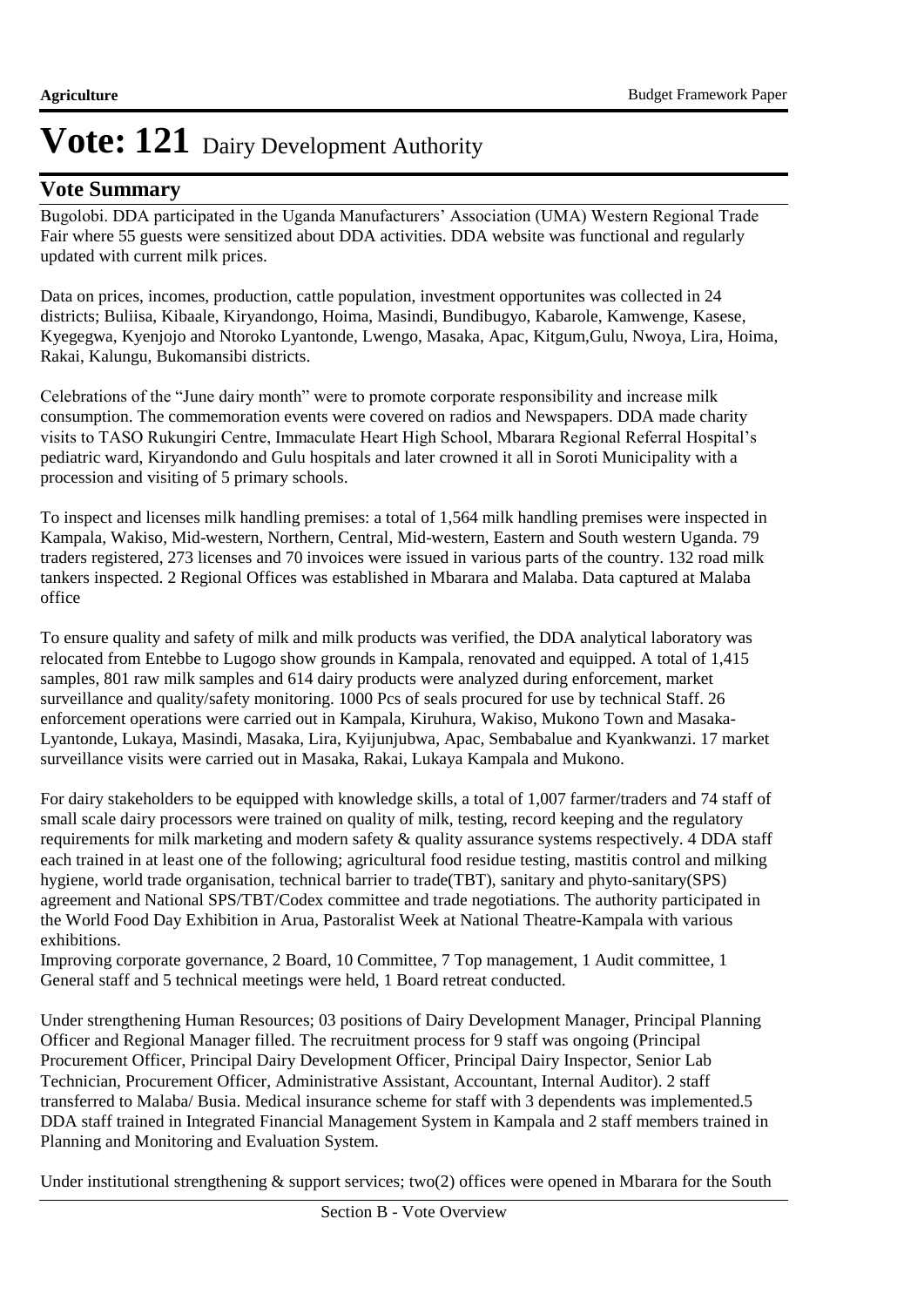#### **Vote Summary**

western region and Malaba/Busia for the Eastern Region. DDA office premises were refurbished. 4 fire extinguishers procured and installed. 1 billboard on the Northern highway erected. 02 Monitoring and Evaluation visits to the South Western and Eastern regions in Uganda were carried out, 2 staff were provided with protective gear. Audit successfully conducted and the Non Tax Revenue collections were Ushs.153 Million for Qtr. 3 and 4.

#### *Preliminary 2013/14 Performance*

Under reducing post-harvest losses: Thirty five (35) cooperatives were technically assessed for allocation of coolers; 20 were selected in the 5 milk sheds. The rehabilitation of Busia MCC is underway. Twenty one (21) Strainers, 16 Scoops 17 Pails and 3 Milking Machines were distributed to farmers in the southwestern milk shed. The procurement of 1,100 milk cans is ongoing.

To increase milk and dairy products consumption: DDA participated in 4 shows; Uganda Manufacturers Association (UMA) show at Lugogo, World Food Day celebrations in Mbarara, agricultural trade show in Jinja and UG @ 50 dialogue exhibition reaching out to 3,600 people and the Uganda Veterinary Association (UVA) symposium.

Under improving sub-sector coordination: It also participated in two workshops-Central Uganda Dairy Cooperative Union Ltd and Economic Policy Research Centre, then attended a meeting with the National Cooperative Development Forum and participated in the Eastern Africa Agricultural Productivity Project mid-term review with NaLIRI and NAGRIC working on research on Napier stunt, crop residues as source of animal feed, ECF control and breeding. The Authority submitted the NON ATAAS (Non Agricultural Technology Agribusiness and Advisory Services) dairy commodity project proposal and is organizing the Dairy quality awards. The Business Plan for the National Dairy Strategy draft report was submitted by the consultants. DDA bench marked best dairy practices in Kigezi dairy with A.I and Rubuguri dairy farmers association in Kisoro and run a supplement of UG @50 in the new vision.

To ensure compliance to dairy standards and regulations: A total of 735 dairy premises were inspected in Wakiso district, the Northern, Eastern, Central, mid-south western, mid-western and south western regions. 626 dairy business stakeholders registered and 183 licenses issued. Four(4) enforcement operations were carried out in Mbarara municipality, Katwe Luzige Zone, Entebbe, Jinja, Hoima Road, Wakiso, Lubaga, Kawempe and Makindye west and Kampala central whereby 216 premises registered. 1 Self-regulatory group- Uganda Dairy Processors Association was strengthened through 3 meetings; there was one quality feedback meeting with milk vendors in Lyantonde. One arbitration exercise was undertaken with residents of Bagdad, Kakoba division in Mbarara and management of Paramount Dairies. One stakeholders' code of conduct was developed. First draft of the Laboratory Quality Manual towards accreditation was put in place. Seventeen (17) health inspectors (3 female and 14 male) trained in hygienic milk production and handling. 14 people (13 male) attended training on creating self-regulatory groups on milk marketing standard requirements. A group of 29 (3 female and 26 male) of cooler operators, owners and attendants in Mbarara Municipality was created and trained on dairy premises and personnel standards.

Under enhancing quality and safety of milk and dairy products: Eleven (11) market surveillance visits to monitor quality and safety of milk and milk products were carried out and 36 samples analyzed in the south west, Hoima, Masindi, Lira, Gulu and in Kampala; Kyaterekera and Karo karungi batch pasteurization centers. A total of 626 samples; 280 raw milk and 336 milk product samples were tested for quality and safety. Assorted laboratory equipment and consumables were procured The Authority participated in 3 regional conferences on dairy standards (National TBT/SPS committee, WTO-TBT/SPS and MTTIC). Preparations for the Quality Award ceremony in March 2013 are ongoing. DDA participated in 5 public awareness and visibility meetings with EAAPP by Mbarara Zonal NAADS, UCCCU and the World Food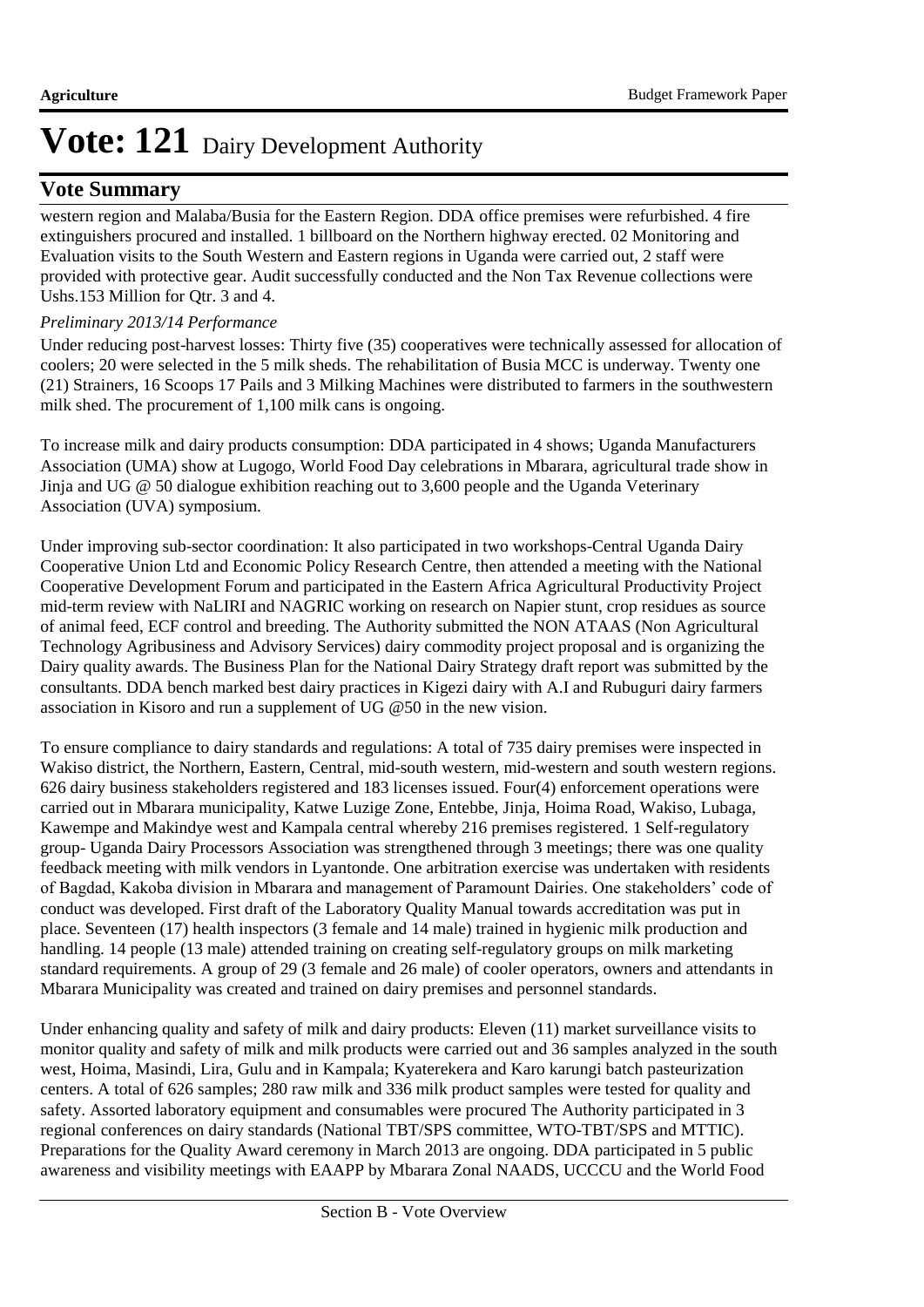#### **Vote Summary**

Day preparations at MBAZARDI.

Under enhancing Human Resource management: 8 staff were recruited they included; Human Resource Manager, Principal Inspector, Principal Dairy Development Officer, Senior Laboratory Technician, Principal Procurement Officer, Accountant, two Laboratory Technicians and an Internal Auditor.

Procurement of rehabilitation of Busia MCC , promotional materials, painting & refurbishment of South western Regional office, billboard advertising, laboratory equipment/consumables, development of the NDS Business plan, milk cans, computers for Lugogo, Lab Equipment (Generator, butter churner, camera, safe, projector), fabricated pasteurizers, 15KV Generator, tricycle wheelers was ongoing. There was a follow up in the East and North on the applications submitted to the District Land Boards to acquire titles. IFMS equipment was delivered to DDA premises by Ministry of Finance.

Under delivering an Institutional Strengthening & support service, IFMS was installed, 2 staff were trained and DDA conducted 6 contract/ evaluation committee meetings held. Staff medical insurance scheme was managed.

Collection of revenue collection: The total NTR collections amounted to Ushs 138.7million.

Monitoring and Evaluation was enhanced because the Authority managed to participate in the monitoring field tours led by the Joint Agricultural Sector Annual Review Team 2012; met with Mbarara district local leaders and production sub-sector heads, UCCCU, Hillside Dairy, GBK, Paramount, Pearl, Amos Dairies. The Authority carried out an internal performance review. The DDA south western region had a meeting with the sessional Committee of Parliament on Agriculture, Animal Industry and Fisheries during their visit to their office, UCCCU, PEARL, Abesigana Kashari primary cooperative society and AMOS Dairies in the region.

In order to strengthening the Internal audit function, Three visits were carried out by Internal Audit to monitor MCC rehabilitation in Serere and Kaberamaido, verify asset existence in Ntinda and Lugogo and inspect regional offices in Mbarara and Malaba.

#### **Table V2.1: Past and 2014/15 Key Vote Outputs\***

| <i>Vote, Vote Function</i><br>Key Output     | <b>Approved Budget and</b><br><b>Planned outputs</b>                                                                                                                                                                                                                                                                                                                                               | 2013/14<br><b>Spending and Outputs</b><br><b>Achieved by End Dec</b> | 2014/15<br><b>Proposed Budget and</b><br><b>Planned Outputs</b> |
|----------------------------------------------|----------------------------------------------------------------------------------------------------------------------------------------------------------------------------------------------------------------------------------------------------------------------------------------------------------------------------------------------------------------------------------------------------|----------------------------------------------------------------------|-----------------------------------------------------------------|
| <b>Vote: 121 Dairy Development Authority</b> |                                                                                                                                                                                                                                                                                                                                                                                                    |                                                                      |                                                                 |
| <b>Vote Function: 0155 Dairy Development</b> |                                                                                                                                                                                                                                                                                                                                                                                                    |                                                                      |                                                                 |
| Output: 015501                               | Support to dairy development                                                                                                                                                                                                                                                                                                                                                                       |                                                                      |                                                                 |
| Description of Outputs:                      | 03 vacant positions filled.<br>Staff salaries and related costs<br>paid.<br>4 staff recruited. Staff welfare<br>and support provided;<br>utilities paid for.<br>Client Charter developed.<br>12 Contracts and evaluation<br>meetings held.<br>Stationery procured.<br>Printing and photocopying<br>services provided.<br>3 computers and a generator<br>procured.<br>Fuel and lubricants provided. |                                                                      |                                                                 |

Section B - Vote Overview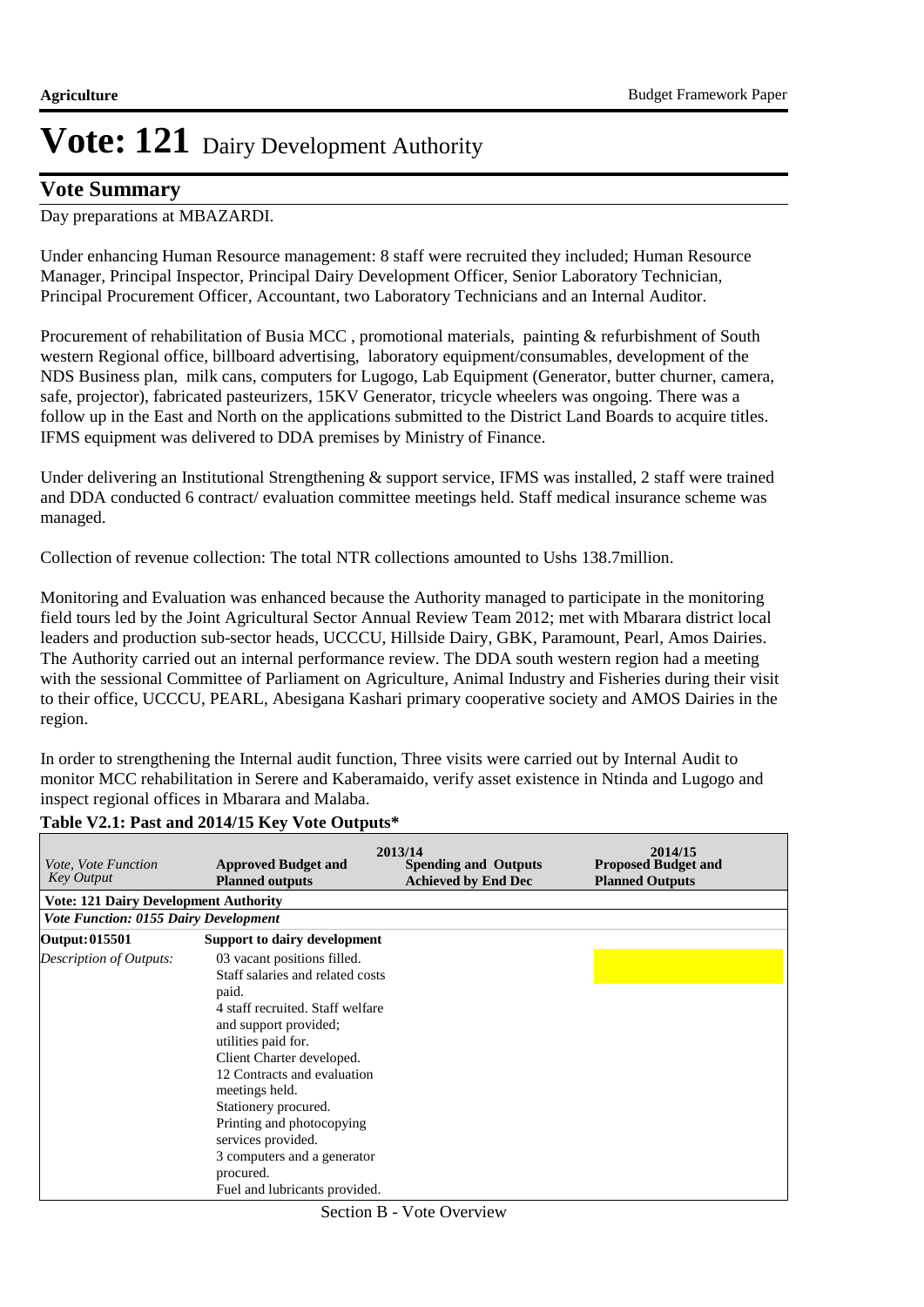### **Vote Summary**

| Vote, Vote Function<br><b>Key Output</b>         | <b>Approved Budget and</b><br><b>Planned outputs</b>                                                                                                                                                                                                                                                                                                                                                                                                                                                                                                                                                                                                                                                                                                                                                                                                | 2013/14<br><b>Spending and Outputs</b><br><b>Achieved by End Dec</b> |       | 2014/15<br><b>Proposed Budget and</b><br><b>Planned Outputs</b> |       |
|--------------------------------------------------|-----------------------------------------------------------------------------------------------------------------------------------------------------------------------------------------------------------------------------------------------------------------------------------------------------------------------------------------------------------------------------------------------------------------------------------------------------------------------------------------------------------------------------------------------------------------------------------------------------------------------------------------------------------------------------------------------------------------------------------------------------------------------------------------------------------------------------------------------------|----------------------------------------------------------------------|-------|-----------------------------------------------------------------|-------|
|                                                  | Furniture, office equipment and<br>machinery repaired and<br>maintained;<br>General office requirements<br>procured. Staff medical<br>insurance scheme managed.<br>4 monitoring and evaluation<br>visits conducted;<br>4 Full Board meetings, 12<br>committee meetings and 01<br>Extra ordinary board meeting<br>held;<br>Non Tax Revenue collected;<br>3 ownership titles acquired.<br>Internal Audit function<br>strengthened.<br>Human resource manual<br>reviewed and updated.<br>Offices maintained.<br>Legal fees paid.<br>Subscription fees paid.                                                                                                                                                                                                                                                                                            |                                                                      |       | <b>UShs Bn:</b>                                                 |       |
| Output Cost: UShs Bn:                            | 2.790                                                                                                                                                                                                                                                                                                                                                                                                                                                                                                                                                                                                                                                                                                                                                                                                                                               | UShs Bn:                                                             | 0.501 |                                                                 | 3.107 |
| <b>Output: 015502</b><br>Description of Outputs: | Promotion of dairy production and marketing<br>Practical training of 600 farmers<br>in silage and hay making for dry<br>season feeding conducted.<br>Train 50 cooperatives in<br>financial literacy and conflict<br>Management.<br>3 Training Manuals on Heifer &<br>Calf Management, Financial<br>Literacy & conflict management<br>of Dairy Cooperatives & dry<br>season feeding developed.<br>50 dairy stakeholders trained in<br>small scale processing /cottage<br>industry, business<br>entrepreneurship and product<br>development.<br>600 farmers trained on breeding<br>technologies; animal health,<br>record keeping, heat detection,<br>AI and bull scheme<br>management.<br>150 milk assistants trained in<br>basic milk screening/milk<br>testing and equipped.<br>Dairy stakeholders' institutions<br>along the value chain mentored |                                                                      |       |                                                                 |       |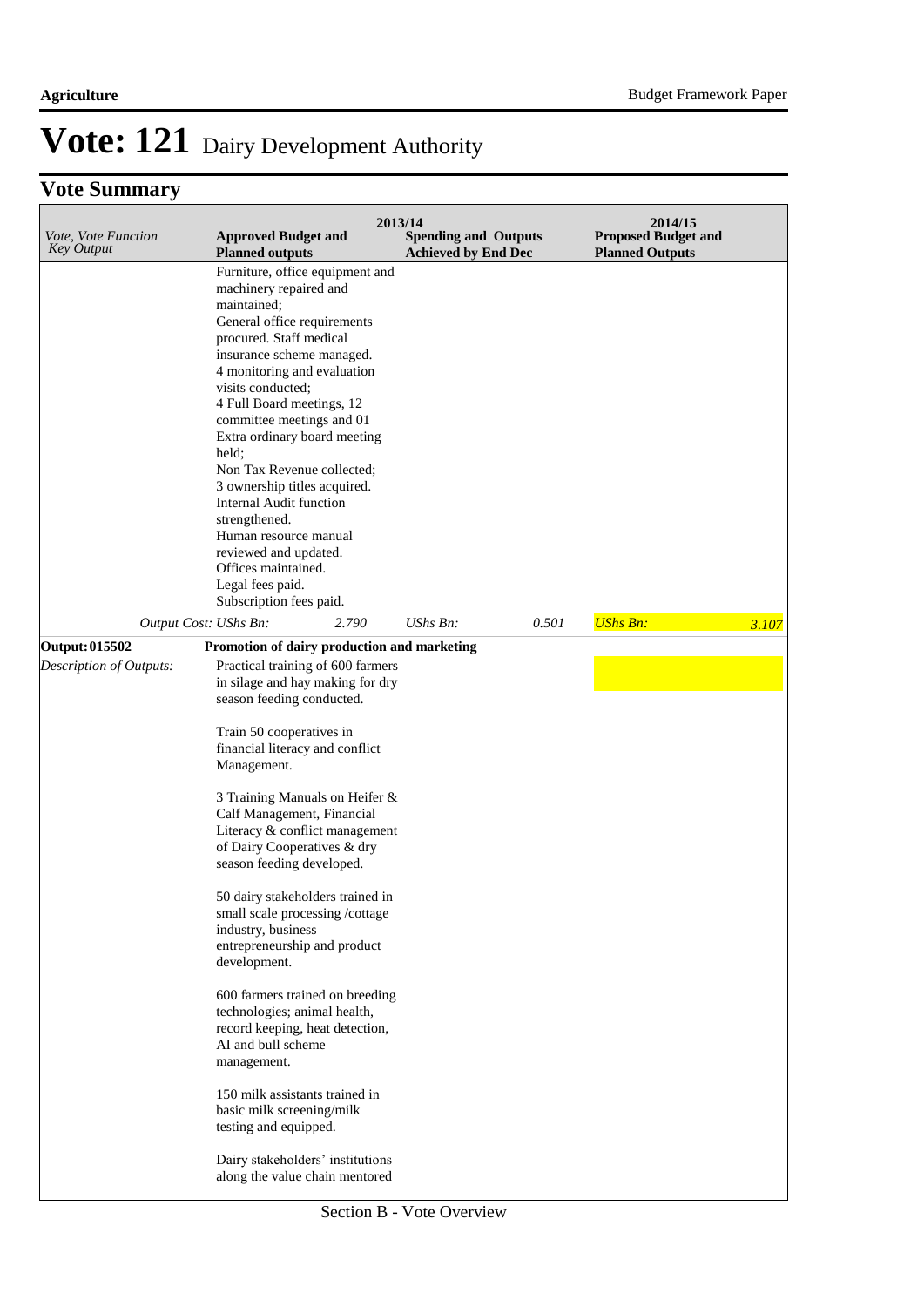### **Vote Summary**

| Vote, Vote Function<br><b>Key Output</b>        | <b>Approved Budget and</b><br><b>Planned outputs</b>                                                                                                                          | 2013/14<br><b>Spending and Outputs</b><br><b>Achieved by End Dec</b> |       | 2014/15<br><b>Proposed Budget and</b><br><b>Planned Outputs</b> |       |
|-------------------------------------------------|-------------------------------------------------------------------------------------------------------------------------------------------------------------------------------|----------------------------------------------------------------------|-------|-----------------------------------------------------------------|-------|
|                                                 | and strengthened.                                                                                                                                                             |                                                                      |       |                                                                 |       |
|                                                 | Capacities of DDA district focal<br>persons in dairy development<br>and regulation<br>activities/approaches enhanced.                                                         |                                                                      |       |                                                                 |       |
|                                                 | 2 DDA Milk collection centres<br>refurbished, rehabilitated and<br>equipped.                                                                                                  |                                                                      |       |                                                                 |       |
|                                                 | Quality surveys to collect<br>functional sector data<br>conducted.                                                                                                            |                                                                      |       |                                                                 |       |
|                                                 | Entebbe Dairy Training School<br>revived. 2 chuff cutters, 4<br>separators, 3 butter churners,<br>procured. Awareness,<br>consumption and promotional<br>campaigns conducted. |                                                                      |       |                                                                 |       |
|                                                 | June dairy month celebrations<br>organized;                                                                                                                                   |                                                                      |       |                                                                 |       |
|                                                 | Participation in 6 agricultural<br>and trade shows across the milk<br>sheds undertaken.                                                                                       |                                                                      |       |                                                                 |       |
| Performance Indicators:                         |                                                                                                                                                                               |                                                                      |       |                                                                 |       |
| Number of Stakeholders<br>trained               | 5282                                                                                                                                                                          |                                                                      |       |                                                                 |       |
| Number of functional milk<br>collection centres | 1214                                                                                                                                                                          |                                                                      |       |                                                                 |       |
| Number of functional cold-<br>chain milk units  | 1236                                                                                                                                                                          |                                                                      |       |                                                                 |       |
|                                                 | 0.890<br>Output Cost: UShs Bn:                                                                                                                                                | $UShs Bn$ :                                                          | 0.185 | <b>UShs Bn:</b>                                                 | 0.817 |
| Output: 015503                                  | <b>Quality assurance and regulation</b>                                                                                                                                       |                                                                      |       |                                                                 |       |
| Description of Outputs:                         | 1,387 dairy premises and                                                                                                                                                      |                                                                      |       |                                                                 |       |
|                                                 | equipment inspected country                                                                                                                                                   |                                                                      |       |                                                                 |       |
|                                                 | wide. 1,387 premises registered                                                                                                                                               |                                                                      |       |                                                                 |       |
|                                                 | and licensed. 57 enforcement<br>operations carried out. 10                                                                                                                    |                                                                      |       |                                                                 |       |
|                                                 | <b>Business Development Service</b>                                                                                                                                           |                                                                      |       |                                                                 |       |
|                                                 | (BDS) providers trained and                                                                                                                                                   |                                                                      |       |                                                                 |       |
|                                                 | certified. 4 Self-regulatory                                                                                                                                                  |                                                                      |       |                                                                 |       |
|                                                 | groups created and<br>strengthened;                                                                                                                                           |                                                                      |       |                                                                 |       |
|                                                 | 5 consultative meetings with<br>stakeholders held; arbitration<br>exercises undertaken;                                                                                       |                                                                      |       |                                                                 |       |
|                                                 | 3 regional and international                                                                                                                                                  |                                                                      |       |                                                                 |       |
|                                                 | conferences on dairy standards<br>attended. 100 market                                                                                                                        |                                                                      |       |                                                                 |       |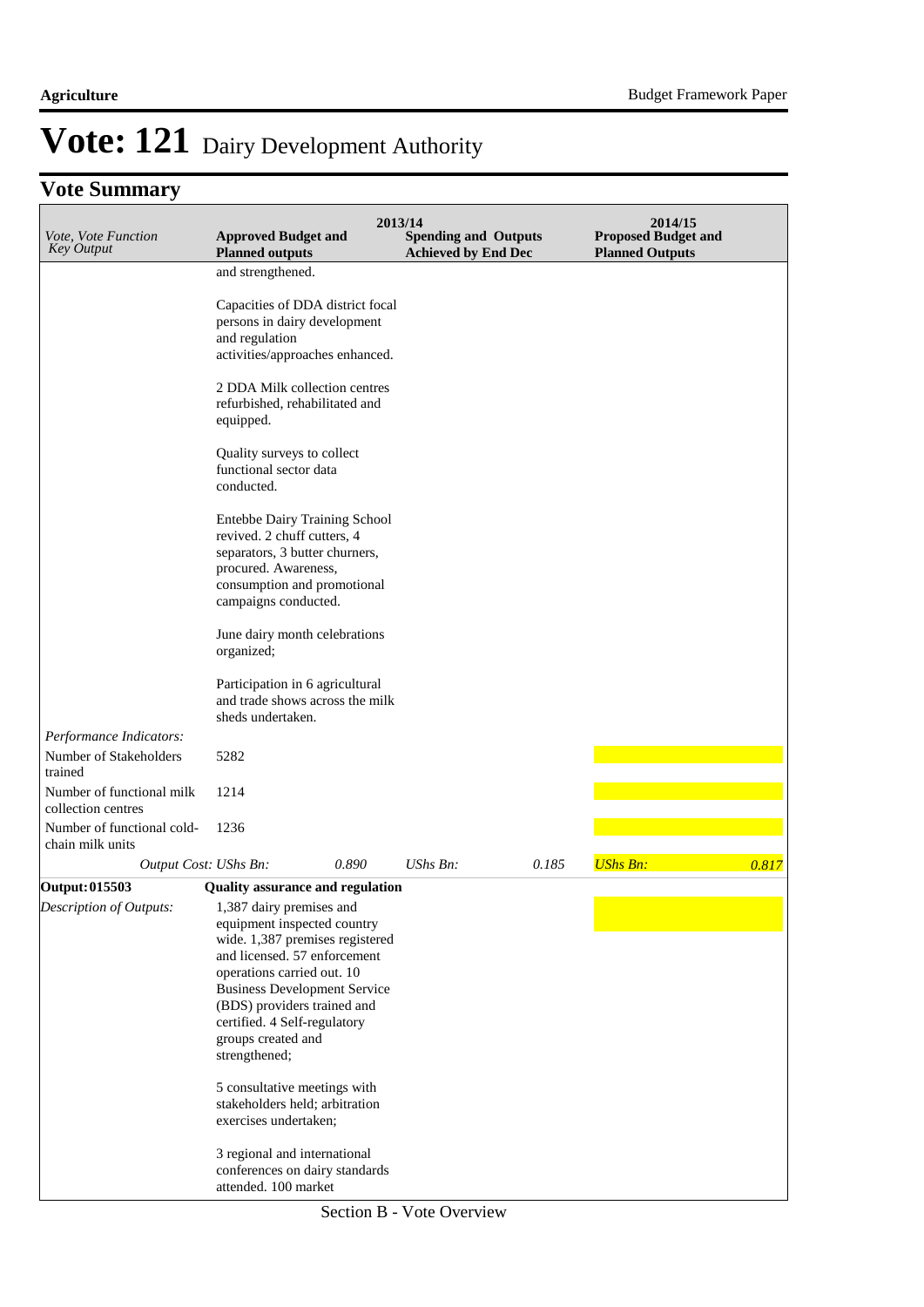#### **Vote Summary**

| Vote, Vote Function<br><b>Key Output</b>                                           | <b>Approved Budget and</b><br><b>Planned outputs</b>                                                                                                                                                                                                                                                                                                                                              | 2013/14<br><b>Spending and Outputs</b><br><b>Achieved by End Dec</b> |       | 2014/15<br><b>Proposed Budget and</b><br><b>Planned Outputs</b> |       |
|------------------------------------------------------------------------------------|---------------------------------------------------------------------------------------------------------------------------------------------------------------------------------------------------------------------------------------------------------------------------------------------------------------------------------------------------------------------------------------------------|----------------------------------------------------------------------|-------|-----------------------------------------------------------------|-------|
|                                                                                    | surveillance visits carried out.<br>2,000 dairy samples tested 1,<br>000 dairy stakeholders trained<br>in hygienic milk production &<br>handling practices, Quality<br>control & milk testing, Good<br><b>Manufacturing Practices</b><br>(GMPs), Hazard Analysis<br><b>Critical Control Points</b><br>(HACCP), Dairy standards &<br>regulations, Record keeping,<br>dairy processing, quality and |                                                                      |       |                                                                 |       |
|                                                                                    | safety. Assorted laboratory<br>equipment procured.<br>10 staff received refresher<br>courses.                                                                                                                                                                                                                                                                                                     |                                                                      |       |                                                                 |       |
|                                                                                    | 2 codes of conduct developed.                                                                                                                                                                                                                                                                                                                                                                     |                                                                      |       |                                                                 |       |
|                                                                                    | Quality awareness campaigns<br>carried out. Dairy best practices<br>benchmarked.                                                                                                                                                                                                                                                                                                                  |                                                                      |       |                                                                 |       |
| Performance Indicators:<br>Number of quality assurance 228<br>exercises undertaken |                                                                                                                                                                                                                                                                                                                                                                                                   |                                                                      |       |                                                                 |       |
| Number of milk and dairy<br>products awareness<br>campaigns undertaken             | 48                                                                                                                                                                                                                                                                                                                                                                                                |                                                                      |       |                                                                 |       |
| Number of dairy<br>premises/equipment<br>registered                                | 1387                                                                                                                                                                                                                                                                                                                                                                                              |                                                                      |       |                                                                 |       |
| Output Cost: UShs Bn:                                                              | 0.640                                                                                                                                                                                                                                                                                                                                                                                             | UShs Bn:                                                             | 0.074 | <b>UShs Bn:</b>                                                 | 0.632 |
| <b>Vote Function Cost</b>                                                          | <b>UShs Bn:</b>                                                                                                                                                                                                                                                                                                                                                                                   | 5.044 UShs Bn:                                                       |       | 2.391 <mark>UShs Bn:</mark>                                     | 5.044 |
| <b>Cost of Vote Services:</b>                                                      | $UShs Bn$ :                                                                                                                                                                                                                                                                                                                                                                                       | 5.044 UShs Bn:                                                       |       | 2.391 <i>UShs Bn:</i>                                           | 5.044 |

*\* Excluding Taxes and Arrears*

#### *2014/15 Planned Outputs*

In the FY 2014/15 2500 farmers will be trained in good dairy farming practices, hygienic milk production and testing, silage and hey making, group dynamics and breeding techonologies; 50 small scale processors will be trained in business enterprenirehip and product development; 6 learning visits will condcted to bench mark best practices; 400 milk traders will be trained in good milk handling practices, standards, and regulations quality and safety; 2 metic tones of pasture seeds will be procured and distributed in south western region; 7 chuff cutters will be procured and distributed across the region; 1 MCC will be rehabilitated; 200 milk cans will be procured and distributed; 4 coolers and their generators will be procured and distributeds to farmer cooperatives; there will be one multi media campaigan and june dairy month event; 6 trade shows will be conducted; 4 stakeholders association along the value cahin will be supported. Under regulatory services department 2500 premises will be inspected across the country; 2500 premises will be registered; 250 quality assurance exercises will be conducted; 5 meetings on quality and safety will be held; 9 staff will particiapte in regional and international conferences; 6 staff will participate in bench marking in GMP, GLP, GHP; 200 market survillance visit will be conducted; 2000 samples will be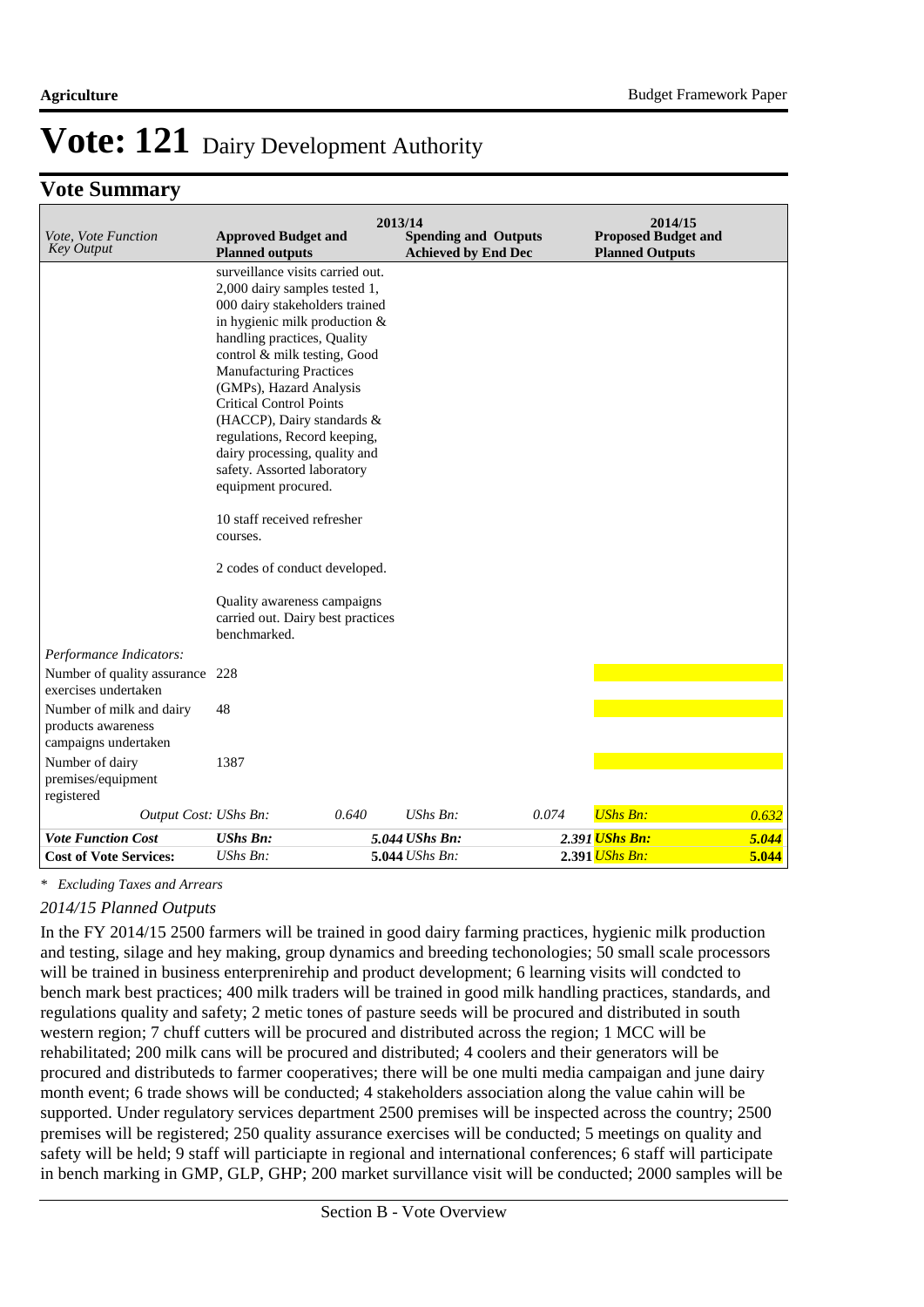#### **Vote Summary**

tested; assorted laboratory equipment will be procured; techanicla staff will be equipped with field tools; 10 bussiness service providers will be certified; one sensitisation meeting will be conducted and one ceremony of quality award will be conducted; Under Finance and Adminstration all staff related cost will be covered (Salary, NSSF, Gratuity, staff welfare); one staff will be recruited; 4 human resource monitoring and mentoring exercise will be conducted; all utilities bill will be paid; all vehicles will be maintained and services, 4 quartely monitoring visits will be conducted across the country, 1 50 KVA genrator will be procured; One 2 GPS machine and Arview software will be procured for data base management

#### **2016/17 2012/13 Outturn Approved Cutturn by MTEF Projections End Dec Plan 2014/15 2015/16** *Vote Function Key Output Indicators and Costs:* **Vote: 121 Dairy Development Authority** *Vote Function:0155 Dairy Development Vote Function Cost (UShs bn) 3.991 5.044 2.391 5.044 5.449 6.101* Number of functional cold-chain milk units 1236 Number of functional milk collection centres 1214 Number of Stakeholders trained 5282 Number of dairy premises/equipment registered 1387 Number of milk and dairy products awareness campaigns undertaken 48 Number of quality assurance exercises undertaken 228 **Cost of Vote Services (UShs Bn) 3.991 5.044 2.391 5.044 5.449 6.101**

#### **Table V2.2: Past and Medium Term Key Vote Output Indicators\***

#### *Medium Term Plans*

The vote will in the medium term focus to Revive the dairy training school in Entebbe. Open new and strengthen existing regional offices. Operationalise the new staff structure and operationalise the National Dairy Strategy(NDS).

#### **(ii) Efficiency of Vote Budget Allocations**

The authority intends to recruit director techcnical service to improve efficiency in the regulatory and inspection department, there will be creation of regional offices in North and East to take services closer to the beneficiaries. The rehabilitation of the dairy school is in a bid to improve value adition and train people on how to add value to milk instead of selling raw milk which is sometimes prone adulteration.

#### **Table V2.3: Allocations to Key Sector and Service Delivery Outputs over the Medium Term**

|                                 | $(i)$ Allocation (Shs Bn) |               |                                 |     | $(ii)$ % Vote Budget |                                 |  |
|---------------------------------|---------------------------|---------------|---------------------------------|-----|----------------------|---------------------------------|--|
| <b>Billion Uganda Shillings</b> |                           |               | 2013/14 2014/15 2015/16 2016/17 |     |                      | 2013/14 2014/15 2015/16 2016/17 |  |
| <b>Key Sector</b>               | 4.3                       | $4.6^{\circ}$ | 5.4                             | 6.1 | $85.6\%$             | <b>90.3%</b> 100.0% 100.0%      |  |
| Service Delivery                | 4.3                       | 4.6           | 5.4                             | 6.1 | 85.6%                | $90.3\%$ 100.0% 100.0%          |  |

In the medium term the authority intends to creat visibility in parts of the country by recruiting more staff and opening up new regional offices to handle the aspect of regulation and quality standards of milk in the regions, the rehabilitation of the delapidated milk collection centres that were inherited from the dairy coperation as a means of promoting group marketing and reviving of the cooperatives to strengthen the production of milk across the country.

#### **Table V2.4: Key Unit Costs of Services Provided and Services Funded (Shs '000)**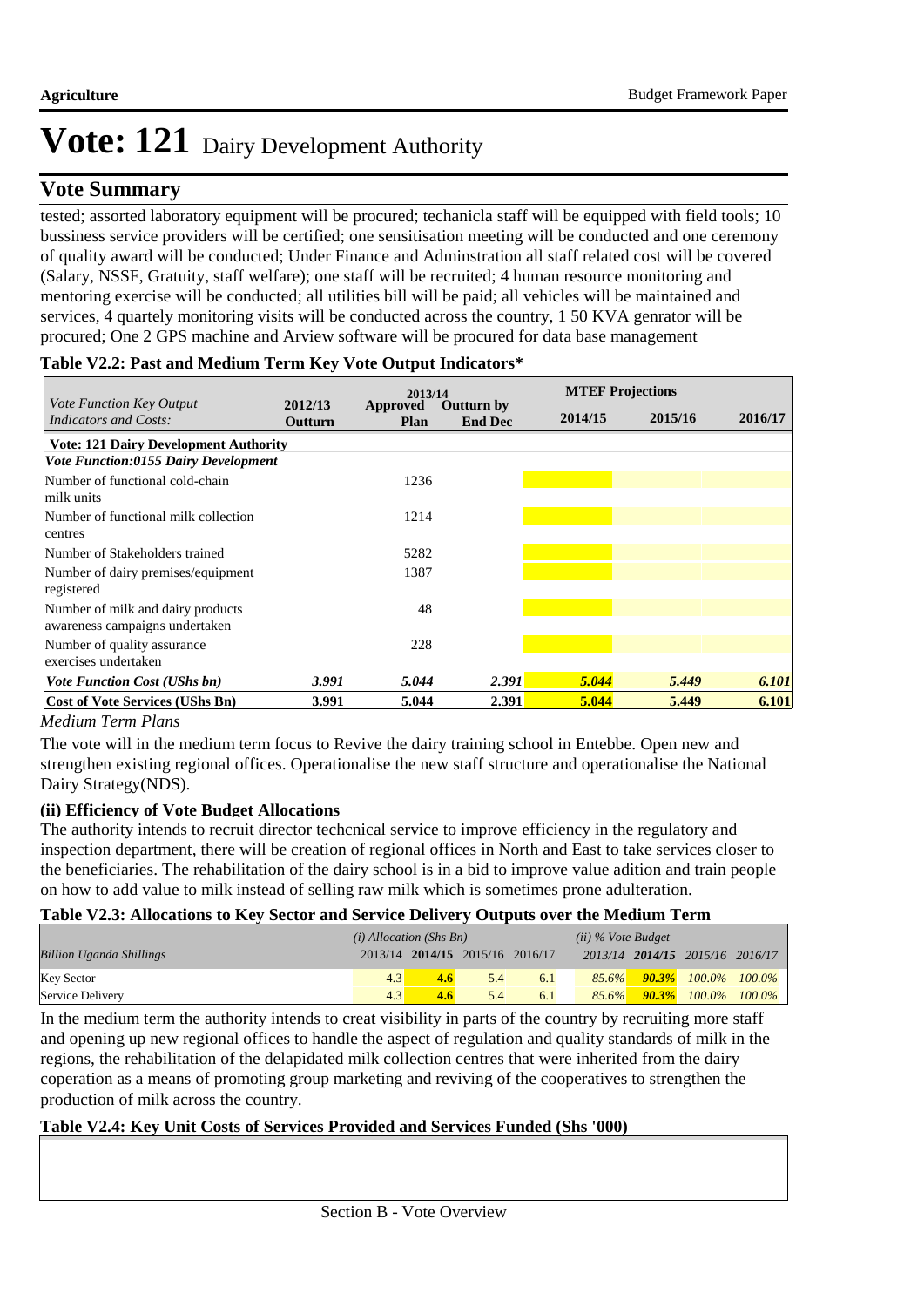#### **Vote Summary**

| <b>Unit Cost</b><br><b>Description</b>                                                                                                          | <b>Actual</b><br>2012/13 | <b>Planned</b><br>2013/14 | <b>Actual</b><br>by Sept | <b>Proposed</b><br>2014/15 | <b>Costing Assumptions and Reasons for</b><br>any Changes and Variations from Plan                                                                                                                                                                                            |
|-------------------------------------------------------------------------------------------------------------------------------------------------|--------------------------|---------------------------|--------------------------|----------------------------|-------------------------------------------------------------------------------------------------------------------------------------------------------------------------------------------------------------------------------------------------------------------------------|
| Vote Function:0155 Dairy Development                                                                                                            |                          |                           |                          |                            |                                                                                                                                                                                                                                                                               |
| Rehabilitation of milk<br>collection centres                                                                                                    | 170,000                  | 185,000                   | 197,000                  | 200,000                    | The milk collection centres are a demend<br>form the dairy cooperation to address the<br>problem of marketing and post harvest<br>losses, the unit cost have been changing<br>overtime due to inflation and the work is<br>always tedered out.                                |
| Register dairy premises<br>and equipments                                                                                                       | 55                       | 50                        | 54                       | 55                         | All stakeholders in the dairy sub sector<br>must have their premises and equipments<br>certified for handling milk and milk<br>products                                                                                                                                       |
| Quality assurance<br>exercise undertaken                                                                                                        | 165                      | 97                        | 199                      | 186                        | There Has been variations in cost because<br>of handling of emergency cases that have<br>been reported on the qualityty of milk and<br>its assumed that region all regions of the<br>country will have the same level of<br>itensity of quality assurance exercises.          |
| Number of Farmmers<br>trained in Silge<br>making, sour butter<br>packaging and ghee,<br>processing, hygienic<br>milk production and<br>handling | 69                       | 23                        | 26                       | 25                         | Not the same farmers are trained every<br>year in the same thing, there is<br>iprovement in efficiency where the<br>different departmetns of DDA are<br>teaming up together to deliver the training<br>hence reducing the unit cost of training<br>our different stakeholders |
| Functional cold chain<br>units made operational                                                                                                 | 109                      | 116                       | 116                      | 20                         | The regional offices would be made<br>operational so the cost of registering<br>would go down and over the years the<br>staff of DDA were centralised in Kampala<br>that makes it hard for operation to<br>conducted out of Kampala.                                          |

#### **(iii) Vote Investment Plans** N/A.

#### **Table V2.5: Allocations to Capital Investment over the Medium Term**

|                                           | $(i)$ Allocation (Shs Bn) |     |                                 |     | $(ii)$ % Vote Budget |                                 |                              |           |
|-------------------------------------------|---------------------------|-----|---------------------------------|-----|----------------------|---------------------------------|------------------------------|-----------|
| <b>Billion Uganda Shillings</b>           |                           |     | 2013/14 2014/15 2015/16 2016/17 |     |                      | 2013/14 2014/15 2015/16 2016/17 |                              |           |
| Consumption Expendture (Outputs Provided) | 4.3                       | 4.6 | 5.4                             | 6.1 | 85.6%                |                                 | $90.3\%$ $100.0\%$ $100.0\%$ |           |
| Investment (Capital Purchases)            | 0.7                       | 0.5 |                                 |     | 14.4%                | $9.7\%$                         |                              |           |
| <b>Grand Total</b>                        | 5.0 <sub>l</sub>          | 5.0 | 5.4                             | 6.1 | $100.0\%$            |                                 | $100.0\%$ $100.0\%$          | $100.0\%$ |

In the FY 2014/15 the authority will undertake the procurement of diary equipments to be installed at the training school, there will be phase two rehabilitation of the dairy training school, rehabilitation of two milk collection centres will be undertaken, 3 coolers will be procured and distributed to farmers across the country, rehabilitation of the milking palour at the training school in Entebbe, there is plan to put up a multi billion Dairy house at the current location of the headquarters and the design of the structure is nearing completion, funds permitting additional 10 coolers will be procured and distributed to established farmers cooperatives, two vehicles will be procured to enable the operation of the regional offices

#### **Table V2.6: Major Capital Investments**

#### **(iv) Vote Actions to improve Priority Sector Outomes**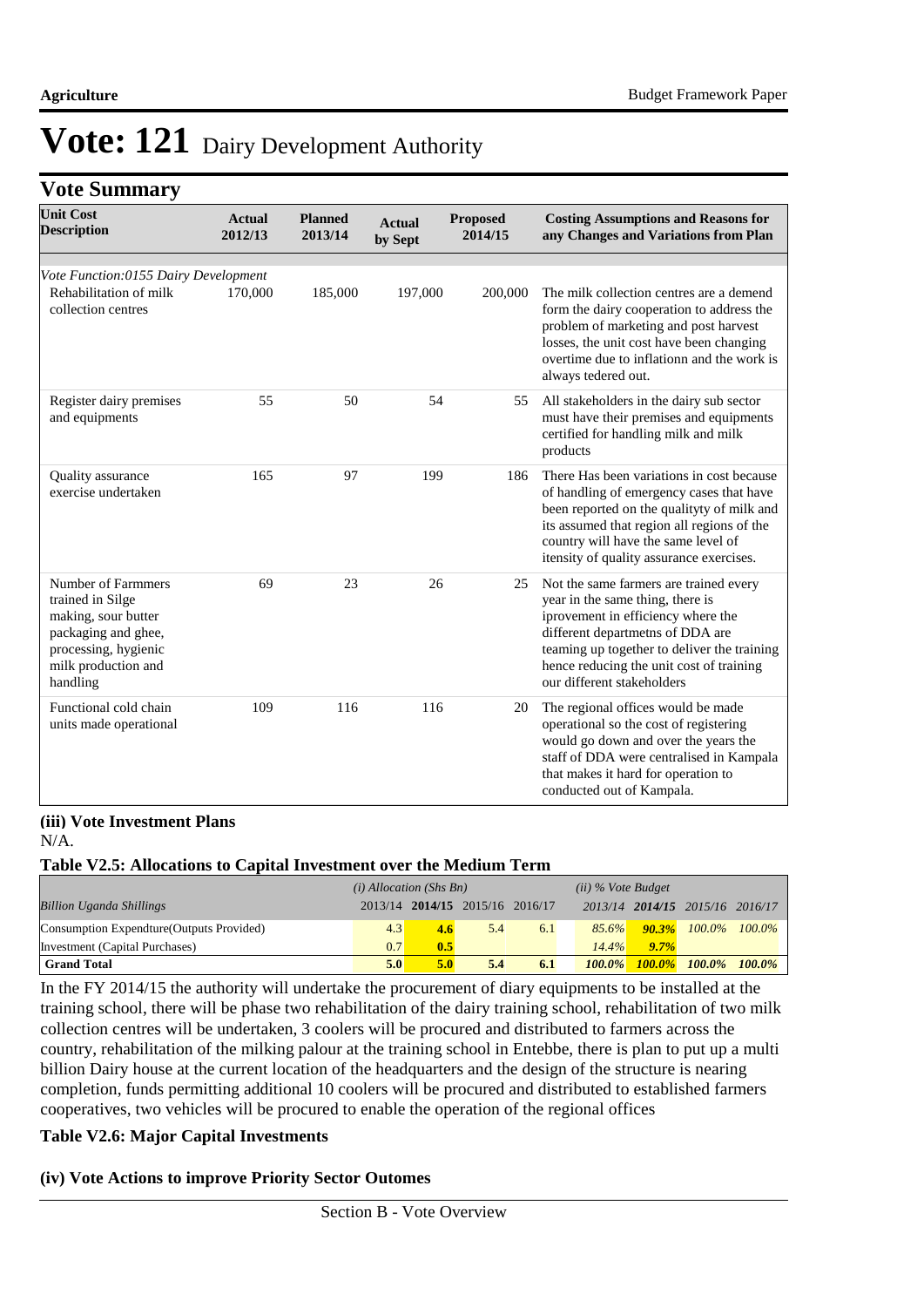#### **Vote Summary**

The improvement of our mandates lies in how accessible we are in terms of service delivery and to that effect DDA plans to embark of opening up of regional offices in all the regions of the country, the management of all stakeholders along the value chain os one aspect that will be done to increase our visibility and presence. Improvement of coordination with other agencies within the sector like NAGRIC, NAADS etc is key to the performance of the sector. The aujtority needs to empowered to collect fees (Cess and Levy) to reduce a lot of burden being put on government in term of resources to make the sectro move.

#### **Table V2.7: Priority Vote Actions to Improve Sector Performance 2013/14 Planned Actions: 2013/14 Actions by Sept: 2014/15 Planned Actions: MT Strategy: Sector Outcome 1: Agricultural Production and Productivity** Vote Function: 01 55 Dairy Development *VF Performance Issue: Improve the milk value chain* - Opening up of regional offices in all the regions and having all filed staff based at their regions, fasing out selling of raw milk beginning with Kampala and later rolling it out to the entire country, reviving the Entebbe dairy training school. Improve the country's competitiveness in the dairy sector by promotion of value additiona nd encouraging exportation and consumption of milk by adopting the school milk programme which is already on in some of the schools

### *V3 Proposed Budget Allocations for 2014/15 and the Medium Term*

*This section sets out the proposed vote budget allocations for 2014/15 and the medium term, including major areas of expenditures and any notable changes in allocations.* 

#### **Table V3.1: Past Outturns and Medium Term Projections by Vote Function\***

|                                              |                           |                        | .                                  |         |                                |         |  |  |
|----------------------------------------------|---------------------------|------------------------|------------------------------------|---------|--------------------------------|---------|--|--|
|                                              |                           |                        | 2013/14                            |         | <b>MTEF Budget Projections</b> |         |  |  |
|                                              | 2012/13<br><b>Outturn</b> | Appr.<br><b>Budget</b> | <b>Spent by</b><br><b>End Sept</b> | 2014/15 | 2015/16                        | 2016/17 |  |  |
| <b>Vote: 121 Dairy Development Authority</b> |                           |                        |                                    |         |                                |         |  |  |
| 0155 Dairy Development                       | 3.991                     | 5.044                  | 0.760                              | 5.044   | 5.449                          | 6.101   |  |  |
| <b>Total for Vote:</b>                       | 3.991                     | 5.044                  | 0.760                              | 5.044   | 5.449                          | 6.101   |  |  |

#### **(i) The Total Budget over the Medium Term**

The authority had a total budget of 7.4 billion shillings however government has provided 5.044 billion for the FY 2014/2015 which is insufficient tom deliver our mandate for the coming FY

#### **(ii) The major expenditure allocations in the Vote for 2014/15**

TThe overall budget of UGX 4.044bn has been allocated to the three key functions of the vote as follows; support to dairy development, promotion of dairy production and marketing and quality assurance and regulation; as well 1.0Bn for the project "Dairy Market Access and Value Addition.

#### **(iii) The major planned changes in resource allocations within the Vote for 2014/15**

for the mandate of the authority to carried out well, human resource needs to be in place and in that vein the authority intends to fill lup its structures and krecruite more of the diary inspectors to handle regulatory function of the authority by opening up regional offices and and also being empowered to collected fees within the sector this will help in the developemnt of the sector as the stakeholders will be accountable and demand for services which DDA will be in a position to provide.

#### **Table V3.2: Key Changes in Vote Resource Allocation**

| <b>Changes in Budget Allocations and Outputs from 2013/14 Planned Levels:</b> |                      |         | <b>Justification for proposed Changes in</b> |
|-------------------------------------------------------------------------------|----------------------|---------|----------------------------------------------|
| 2014/15                                                                       | 2015/16              | 2016/17 | <b>Expenditure and Outputs</b>               |
|                                                                               | $\sim$ $\sim$ $\sim$ |         |                                              |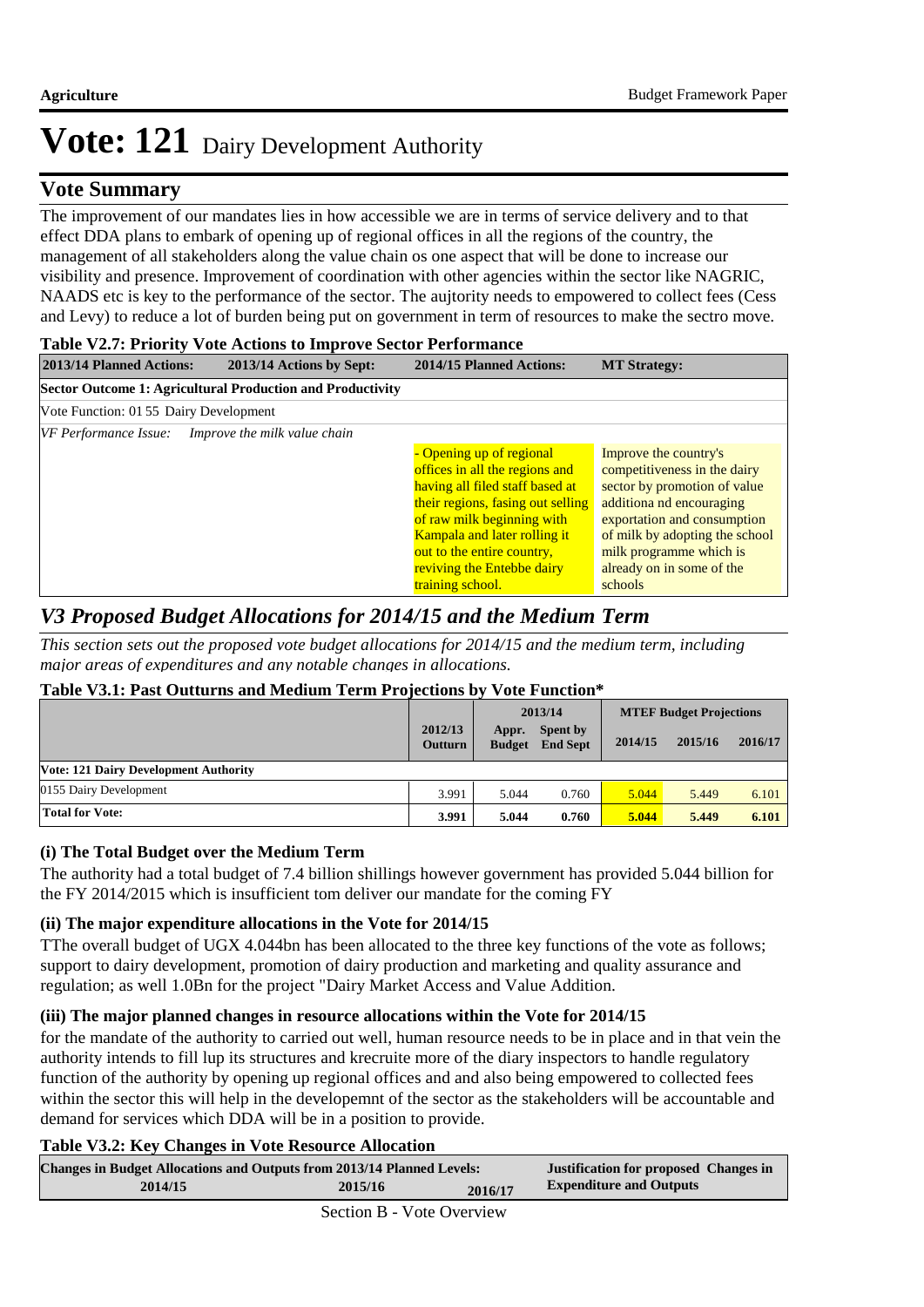|  | <b>Vote Summary</b> |
|--|---------------------|
|--|---------------------|

| Vote Function:0101 Dairy Development |                                                       |                                                                  |                                                  |
|--------------------------------------|-------------------------------------------------------|------------------------------------------------------------------|--------------------------------------------------|
| Output:                              | 0155 01 Support to dairy development                  |                                                                  |                                                  |
| <b>UShs Bn:</b>                      | $0.317$ UShs Bn:                                      | $-0.039$ UShs Bn:                                                | 0.290 The move will increase compliance to       |
| Increase in quality assurance        |                                                       |                                                                  | quality and assurance of dairy standards         |
| exercises (Inspection,               |                                                       |                                                                  | so to enhance the quality and safety of          |
| <b>Enforcement and market</b>        |                                                       |                                                                  | milk and dairy products                          |
| survillance) with the                |                                                       |                                                                  |                                                  |
| opening up of additional             |                                                       |                                                                  |                                                  |
| regional office in Lira              |                                                       |                                                                  |                                                  |
| Output:                              |                                                       | 0155 72 Government Buildings and Administrative Infrastructure   |                                                  |
| <b>UShs Bn:</b>                      | $0.245$ UShs Bn:                                      | $0.000$ UShs Bn:                                                 | $0.000$ This will contribute to the rediction of |
| The rehabilitation of the            |                                                       |                                                                  | household income by encouraging group            |
| Entebbe dairy training               |                                                       |                                                                  | marketing and reduce the losses by               |
| school is in abid to                 |                                                       |                                                                  | eliminating the middle man in the                |
| strengthen value addition            |                                                       |                                                                  | marketing of the milk and dairy products         |
| and train milk handlers in           |                                                       |                                                                  |                                                  |
| quality and basic technology         |                                                       |                                                                  |                                                  |
| in value addition on the             |                                                       |                                                                  |                                                  |
| dairy products                       |                                                       |                                                                  |                                                  |
| Output:                              |                                                       | 0155 76 Purchase of Office and ICT Equipment, including Software |                                                  |
| <b>UShs Bn:</b>                      | $-0.007$ UShs Bn:                                     | $-0.019$ UShs Bn:                                                | -0.019 Ease of communication and compilation     |
| The establishment of the             |                                                       |                                                                  | of reports including having functional           |
| regional offices comes with          |                                                       |                                                                  | data bases at the regional offices to            |
| demand for IT equipments             |                                                       |                                                                  | inform decision making and planning              |
| to facilitate the operations of      |                                                       |                                                                  | processes                                        |
| those offices                        |                                                       |                                                                  |                                                  |
| Output:                              | 0155 77 Purchase of Specialised Machinery & Equipment |                                                                  |                                                  |
| <b>UShs Bn:</b>                      | $0.038$ UShs Bn:                                      | $-0.053$ UShs Bn:                                                | -0.053 Quality and practical training on milk    |
| The training school is under         |                                                       |                                                                  | and dairy products will be offered at the        |
| rehabilitation and it is             |                                                       |                                                                  | institution for all the stakeholders in the      |
| intended to be a training            |                                                       |                                                                  | dairy subsector                                  |
| facility for dairy subsector         |                                                       |                                                                  |                                                  |
| in the country so it is              |                                                       |                                                                  |                                                  |
| exected that the laboratory          |                                                       |                                                                  |                                                  |
| should for the mean time be          |                                                       |                                                                  |                                                  |
| equiped to carry out some            |                                                       |                                                                  |                                                  |
| <b>basic test and conduct</b>        |                                                       |                                                                  |                                                  |
| demostrsations                       |                                                       |                                                                  |                                                  |

#### *V4: Vote Challenges for 2014/15 and the Medium Term*

*This section sets out the major challenges the vote faces in 2014/15 and the medium term which the vote has been unable to address in its spending plans.*

Our focus for the FY 2014/15 shall be on rehabilitating milk collection centers and providing milk coolers to dairy farmer groups and cooperatives to enable them collectively bulk and market their milk thereby minimizing post-harvest losses which would then translate into increased household incomes and ultimately contributing to the National economy. We have also committed funds to proving pasture seed for farmers with a view of enabling the beneficiaries to increase milk production and productivity through improved nutrition. However, the resource allocation provided for means that we can only support a few groups. With increased resource allocation (UGX 2,580,000,000) we propose to provide milk coolers to 10 cooperatives rehabilitate an additional two milk collection centers, provide more pasture seed to dairy farmers and provide Artificial Insemination Equipment to cooperatives, Contract staff salaries, NSSF, gratuity – to cater for the recruitment of the director technical services and allowances to enable the organization implement all the planned for activities

Guard and security services is need to secure properties and employees of the authority and Civil works is to be done on Ntinda premises where head office will relocate to pave way for the development of dairy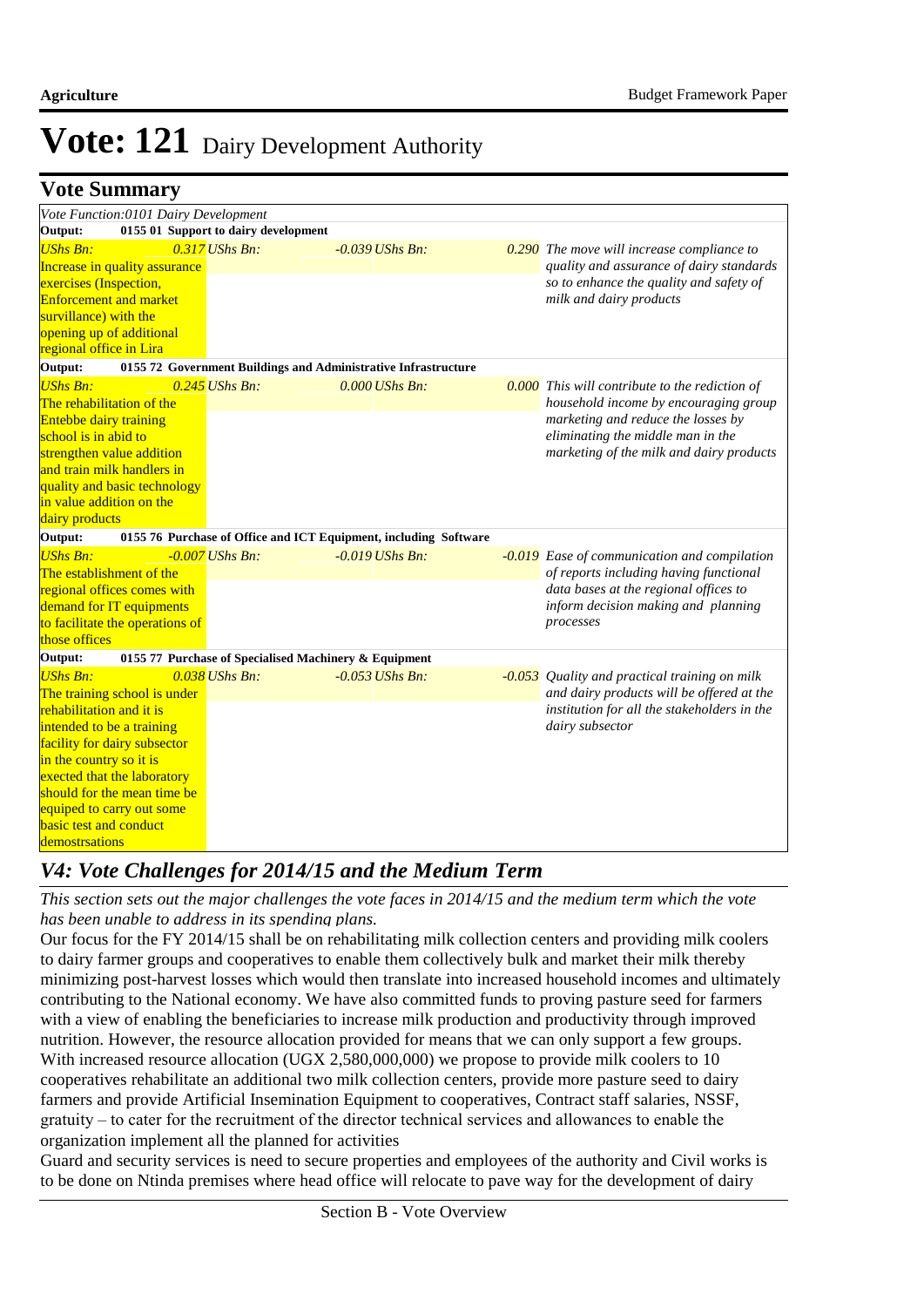#### **Vote Summary**

house on Kafu road plot. And all this will cost 800 millon. Following several reported incidences of milk adulteration with chemicals specifically formalin in the media, regulatory and standard bodies and various food safety discussion forum. This poses food safety risks to unsuspicious consumers on top of being a threat to Ugandan exported milk and milk products as it may negatively affect the country economy. To effectively curb these malpractices, DDA should increase the frequency and efficiency of its regulatory activities in the affected areas.

This requires more field vehicles, adulteration testing kits, confirmatory testing equipment (GC spectrophotometer), sensitization of other regulatory bodies on milk safety issues if DDA, public awareness campaigns, complaint handling. This will enable DDA to effectively prosecute the culprits and consequently curb milk adulteration in affected areas

| <b>Additional Requirements for Funding and</b><br><b>Outputs in 2014/15:</b>                                                                                                                                                                                                                                                                                                                            | <b>Justification of Requirement for</b><br><b>Additional Outputs and Funding</b>                                                                                                                                                                                                                                                                                                                                                                                                                                                                                                                                                                                               |
|---------------------------------------------------------------------------------------------------------------------------------------------------------------------------------------------------------------------------------------------------------------------------------------------------------------------------------------------------------------------------------------------------------|--------------------------------------------------------------------------------------------------------------------------------------------------------------------------------------------------------------------------------------------------------------------------------------------------------------------------------------------------------------------------------------------------------------------------------------------------------------------------------------------------------------------------------------------------------------------------------------------------------------------------------------------------------------------------------|
| Vote Function:01 Dairy Development                                                                                                                                                                                                                                                                                                                                                                      |                                                                                                                                                                                                                                                                                                                                                                                                                                                                                                                                                                                                                                                                                |
| Output:<br>0155                                                                                                                                                                                                                                                                                                                                                                                         |                                                                                                                                                                                                                                                                                                                                                                                                                                                                                                                                                                                                                                                                                |
| 0.000<br><b>UShs Bn:</b>                                                                                                                                                                                                                                                                                                                                                                                |                                                                                                                                                                                                                                                                                                                                                                                                                                                                                                                                                                                                                                                                                |
| Output:<br>0155 01 Support to dairy development                                                                                                                                                                                                                                                                                                                                                         |                                                                                                                                                                                                                                                                                                                                                                                                                                                                                                                                                                                                                                                                                |
| <b>UShs Bn:</b><br>1.022<br>Plan is under was to fill up the approved structure to enable<br>us deliver out mandate hoverer the funding avsailabe cannot<br>support the additional recruitment as planned                                                                                                                                                                                               | To bring services closer to the people and reduce on operational<br>costs, the rehaqbilitation of one Milk collection centre which was<br>planned for couldn't be supported within the celing available to<br>DDA and the operationalisation of the regional offices poses a big<br>challenge in the execution of the task of DDA, so far there is an<br>office in Malaba, Entebbe, Mbarara and Lira is yet to be opened                                                                                                                                                                                                                                                       |
| 0155 02 Promotion of dairy production and marketing<br>Output:                                                                                                                                                                                                                                                                                                                                          |                                                                                                                                                                                                                                                                                                                                                                                                                                                                                                                                                                                                                                                                                |
| <b>UShs Bn:</b><br>3.310<br>- It was planned that 10 coolers be provided to dairy farmers<br>across the country to promote bulk marketting, and<br>rehabilitate additional 3 milk collection centres                                                                                                                                                                                                    | Our focus for the FY 2014/15 shall be on rehabilitating milk<br>collection centers and providing milk coolers to dairy farmer<br>groups and cooperatives to enable them collectively bulk and<br>market their milk thereby minimizing post-harvest losses which<br>would then translate into increased household incomes and<br>ultimately contributing to the National economy. We have also<br>committed funds to proving pasture seed for farmers with a view<br>of enabling the beneficiaries to increase milk production and<br>productivity through improved nutrition. However, the resource<br>allocation provided for means that we can only support a few<br>groups. |
| Output:<br>0155 75 Purchase of Motor Vehicles and Other Transport Equipment                                                                                                                                                                                                                                                                                                                             |                                                                                                                                                                                                                                                                                                                                                                                                                                                                                                                                                                                                                                                                                |
| <b>UShs Bn:</b><br>1.524<br>From DDA's regulatory activities it was found that Raw<br>milk comes from the source when it is wholesome and is<br>adulterated at the sales outlets in urban centres.<br>- Following several reported incidences of milk adulteration<br>with chemicals specifically formalin in the media, regulatory<br>and standard bodies and various food safety discussion<br>forum. | To effectively curb these malpractices, DDA should increase the<br>frequency and efficiency of its regulatory activities in the affected<br>areas. This requires field more field vehicles, adulteration testing<br>kits, confirmatory testing equipment (GC spectrophotometer),<br>sensitization of other regulatory bodies on milk safety issues if<br>DDA, public awareness campaigns, complaint handling. This will<br>enable DDA to effectively prosecute the culprits and consequently<br>curb milk adulteration in affected areas.                                                                                                                                      |

#### **Table V4.1: Additional Output Funding Requests**

*This section discusses how the vote's plans will address and respond to the cross-cutting policy, issues of gender and equity; HIV/AIDS; and the Environment, and other budgetary issues such as Arrears and NTR..* 

#### **(i) Cross-cutting Policy Issues**

#### *(i) Gender and Equity*

The Authority will identify and train women who are small scale processors/cottage industry in business